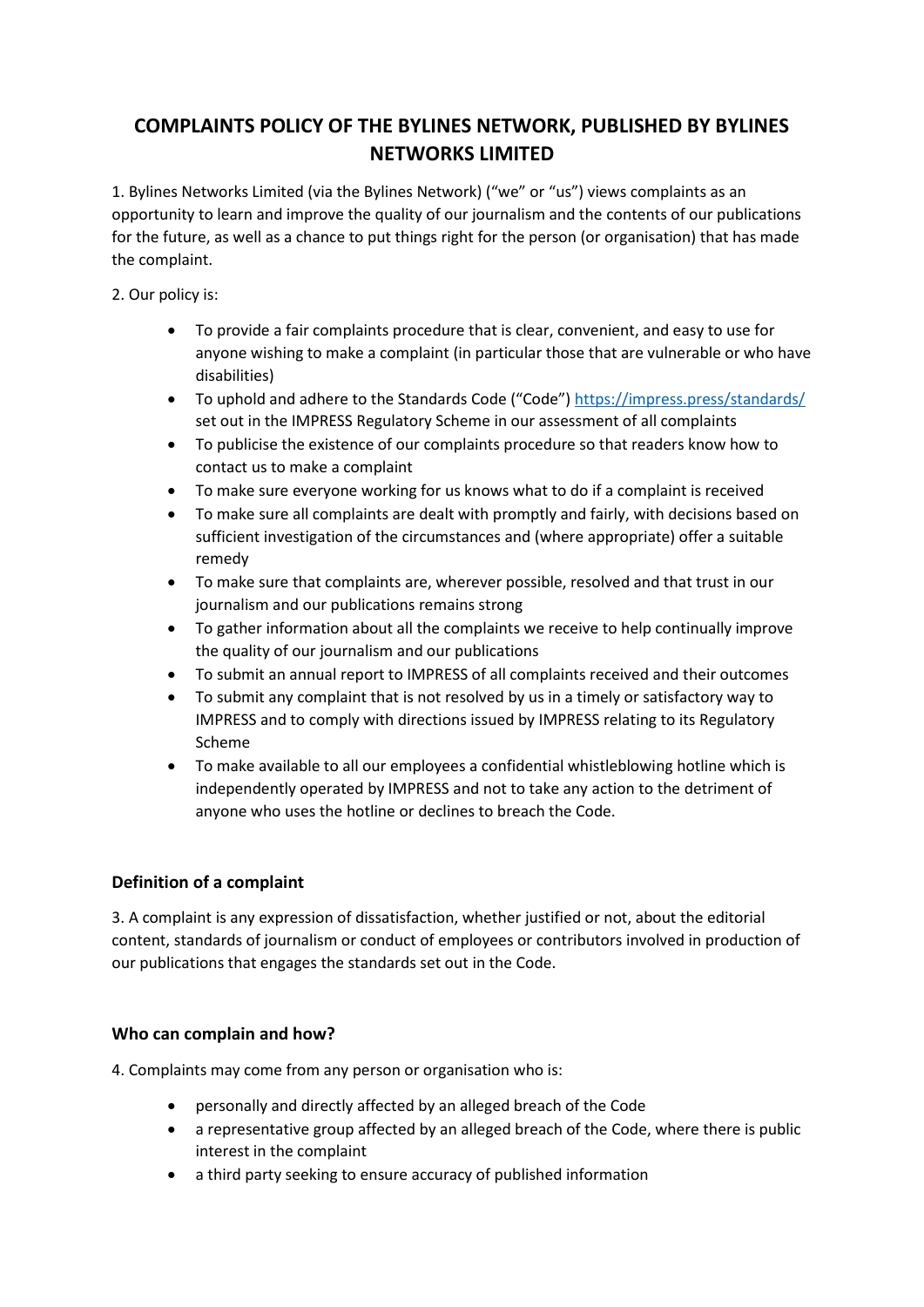5. A complaint should be received by email or in writing although complaints are accepted by other reasonable means where it is not convenient or practical for the individual complainant to complain in writing.

6. A complaint should be clearly marked as such. General enquiries and requests for corrections will not normally be dealt with as a complaint under this policy unless the complainant makes it clear that they wish to make a complaint.

## **Whistleblowing rights of employees and contributors**

7. Employees or contributors are encouraged to contact the IMPRESS confidential whistleblowing hotline ("the Hotline") if they are being pressurised to breach the standards set out in the Code or if they have concerns that the standards set out in the Code are not being adhered to more generally by us.

8. We will publicise the contact details of the Hotline to all our employees and contributors.

9. Any employee or contributor of the Bylines Network who uses the Hotline does so with our full support and in the knowledge that they will not be sanctioned as a result of doing so.

10. We guarantee to protect all whistle-blowers from possible reprisals, victimisation, or sanction if a disclosure has been made in good faith even if a subsequent independent investigation carried out by IMPRESS into our journalism finds there to be no breach of the Code or of the IMPRESS Regulatory Scheme. For the avoidance of doubt, we will not take any action to the detriment of anyone who uses the IMPRESS whistleblowing hotline or declines to breach the Standards Code adopted by Us as part of our compliance with the IMPRESS Regulatory Scheme.

#### **Confidentiality**

11. All complaint information will be handled sensitively, telling only those who need to know and following any relevant data protection requirements.

#### **Compliance Records**

12. In respect of each title we will maintain a written record of all complaints, to include the name and contact details of the complainant, the material or conduct in respect of which the complaint is made and the alleged Code breach.

13. For each complaint record, we will include any steps taken by us to address the complaint, and the outcome of the complaint. This record will be made available to IMPRESS and to the public (in a redacted form, where necessary), for publication by IMPRESS in its annual report.

14. We will report to IMPRESS all compliance failures of which we become aware (whether complained about or not).

15. Monitoring and learning from complaints are reviewed quarterly by us to identify any trends that may indicate a need to take further action.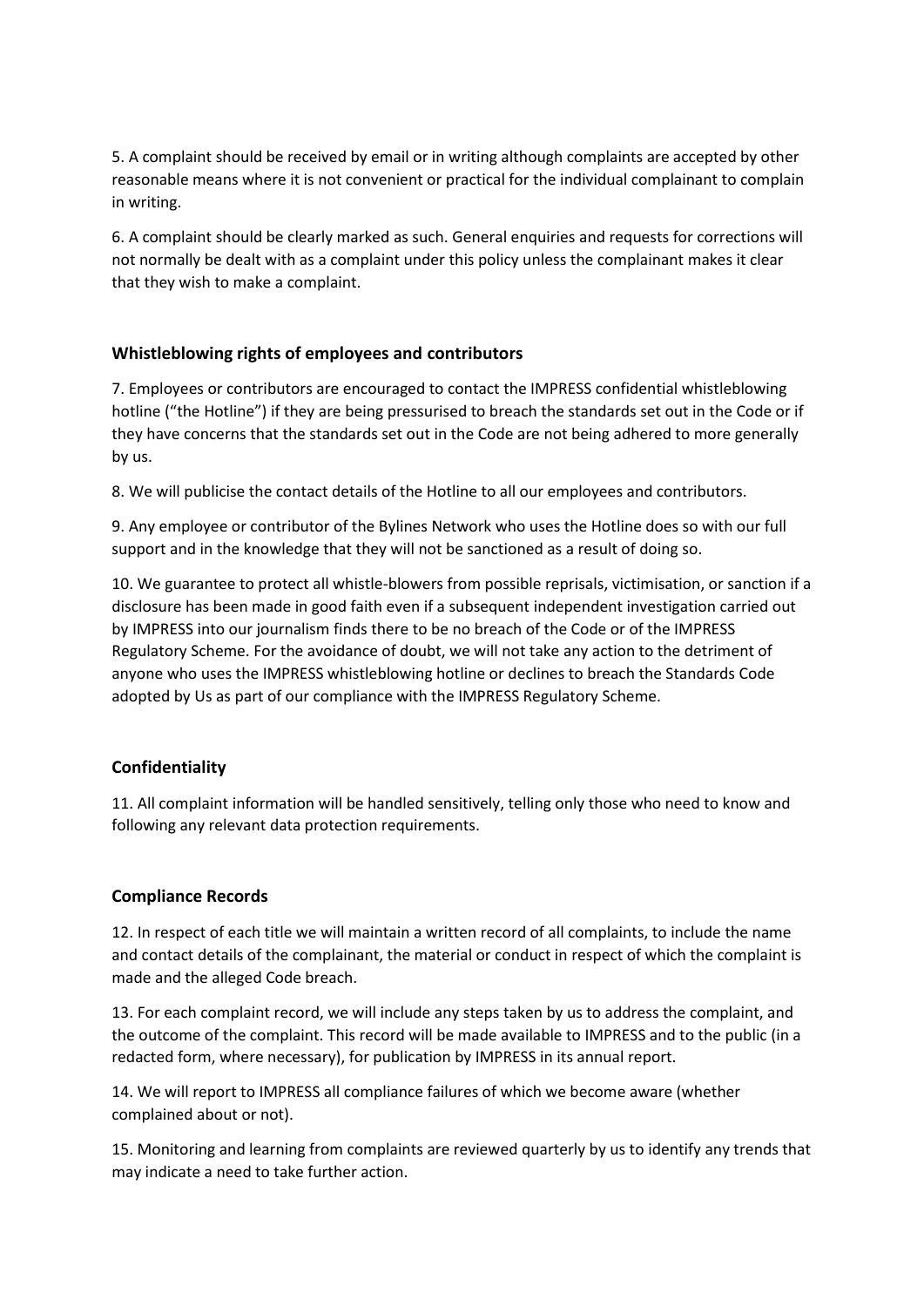## **Responsibility**

16. Overall responsibility for this policy and its implementation lies with our directors.

17. Responsibility for ensuring that complaints are managed in accordance with this policy lies with a nominated senior legal and compliance standards individual for each title.

18. Each title shall include a statement of arrangements which includes details of the internal authority structure, where responsibilities for Code compliance lie, to whom notice of failure in compliance would be reported (whether complained about or not), together with steps to deal with any failures in compliance.

## **Procedure**

## **Stage One: Making a complaint**

1. Information on how to make a complaint is clearly publicised under the "About Us" section of our publication.

2. Complaints may be sent by e-mail at louise@bylinesnetwork.co.uk or to the relevant editor-inchief, or by other reasonable means where this is more convenient and practical for the complainant.

3. Complainants should provide the following information before their complaint will be considered:

- The complainant's name, address, e-mail address and telephone number
- If the complaint is about a news article it must include:
- The name and date of the publication and page reference of the specific article being complained about plus the URL.
- URL/link to any visual or audio element of the complaint.
- A written account of what is being complained about with clear reference made to (i) any specific words or phrases in the article that are relevant to the complaint; and (ii) any clauses of the Standards Code adopted by IMPRESS ("Code") that the complainant believes to have been breached
- The desired outcome or remedy sought by the complainant

If the complaint is about the conduct or behaviour of an employee or contributor it must include:

- The name(s) of the individual(s) being complained about (if known) or any other information which may identify the individual (s)
- A written account of what is being complained about with clear reference made to (i) the nature of the behaviour or conduct being complained about including any relevant times, dates, correspondence, or other evidence to support the complaint; and (ii) any clauses of the Code that the complainant believes to have been breached
- The desired outcome or remedy sought by the complainant

4. We will make reasonable efforts to contact a complainant by telephone, e-mail or in writing to ensure that sufficient information is provided to respond to the complaint.

## **Stage Two – Recording, Investigating and Resolving the Complaint**